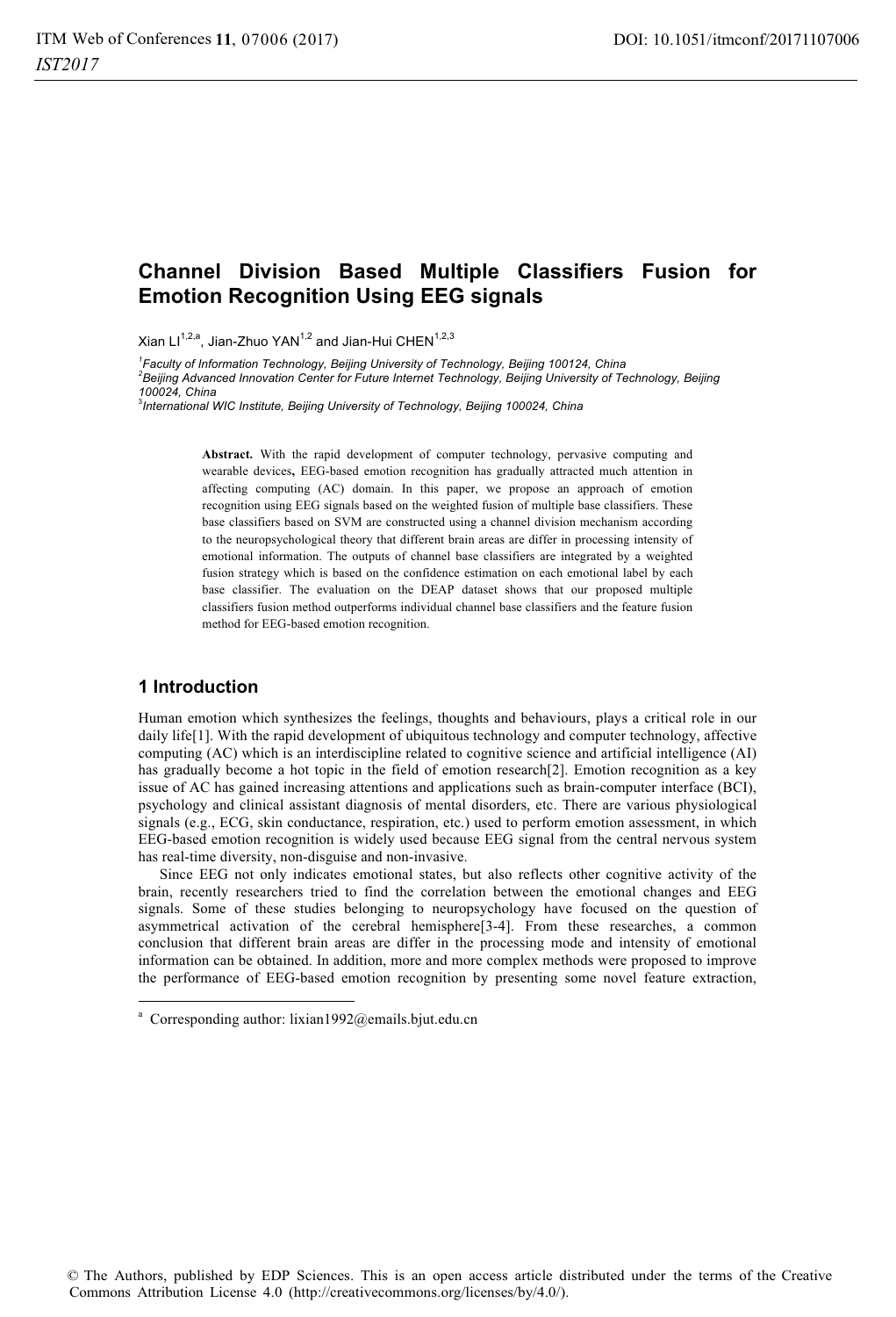feature selection and machine learning algorithms[5-10]. Most of these studies utilized a simple feature fusion strategy that is to combine extracted features and EEG channels to form a single feature vector as the input of classification model. However, EEG signals have low signal-to-noise ratio (SNR) and often mixed with much noise when collected. The more challenge problem is that, unlike image or speech signals, EEG signals are temporal asymmetry and nonstationary because the human brain can be seen as a complicated nonlinear dynamic system[11]. So these EEG-based emotion recognition methods using a simple feature integration or fusion are difficult to obtain stable recognition performance and even bring some negative effects. What's more, these methods cannot preserve the original domain information such as channels and frequency bands which are very important for understanding brain response.

Considering the problem mentioned above, this paper proposes an effective EEG-based emotion recognition approach with a novel decision fusion method based on multiple channels, namely multiple classifiers fusion (MCF). The rest of this paper is organized as follows. Section 2 briefly reviews the research background. Section 3 describes our approach in details. The detailed experimental settings, experimental results and analysis will be given in section 4. Finally, we give the remark and conclusion of this paper.

## **2 Emotion related EEG analysis and processing**

#### **2.1 Emotional models**

An emotional state refers to a psychological and physiological state in which emotions and behaviours are interrelated and appraised within a context[12]. Many representations of emotional states, such as discrete scales[13] (e.g., anxiety, frustration, engagement and distress) and the arousal-valence space [14], have been used in emotion assessment studies. The bi-dimensionality theory of emotions proposes that nature of emotional experience, or at least its "affective core", is primarily determined by two main dimensions: arousal and valence. Arousal refers to the quantitative activation level ranging from calm to excited. Valence represents the quality of an emotion ranging from unpleasant to pleasant. Each discrete emotional state (e.g., happy, calm and sad) can be defined in the arousal-valence space as shown in Figure 1.



Figure 1. Two-dimension emotional model.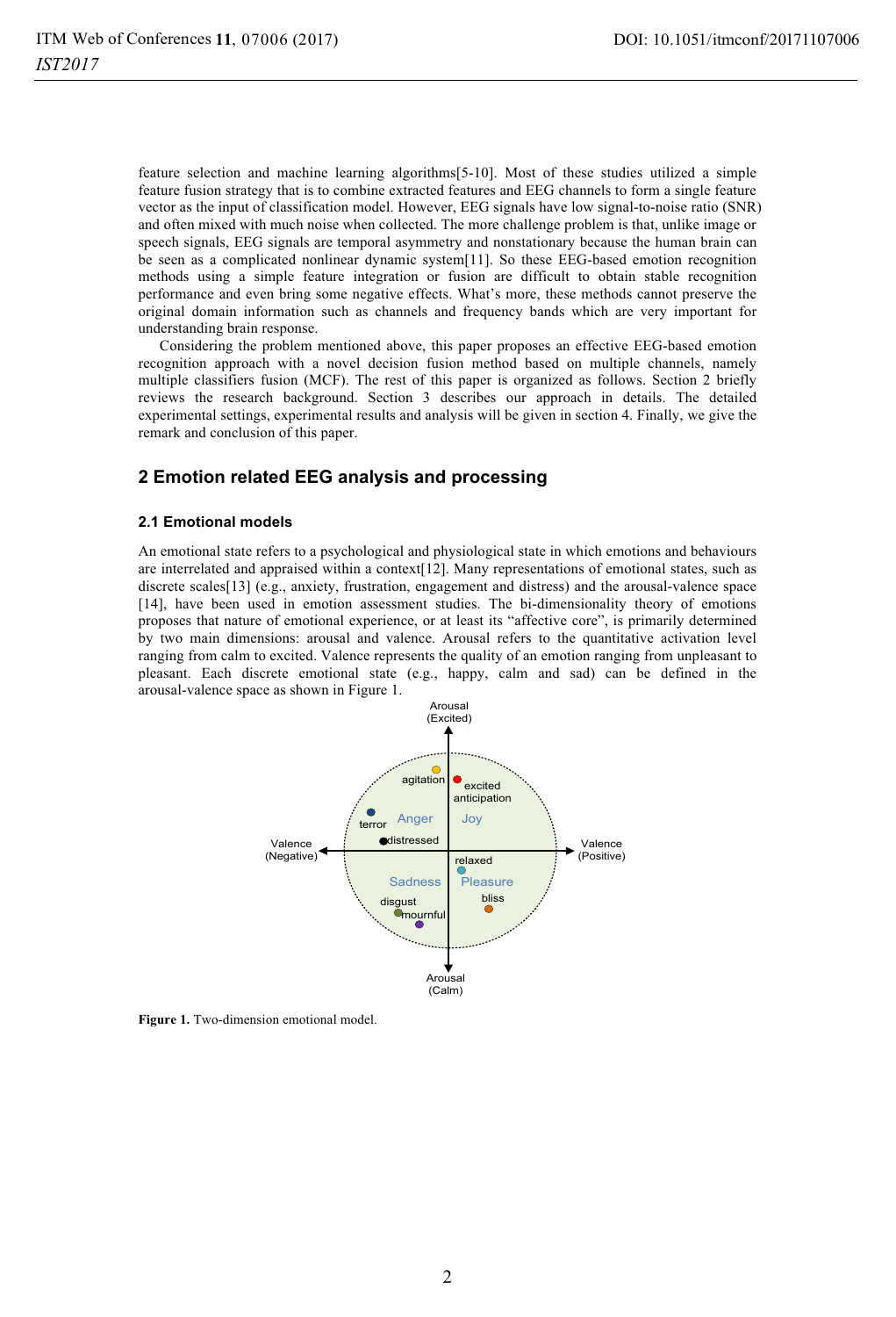#### **2.2 EEG acquisition and preprocessing**

In this research, we used an open database for emotion analysis using physiological signals, DEAP, proposed by Koelstra et al.[15]. It is recorded over 32 participants aged between 19 and 37. Fifty percent of the participants are female and mean age is 26.9 years. EEG, peripheral physiological signals and facial videos are recorded while participants watched 40 excerpts of selected music videos. Participants performed self-assessment (SAM) ratings of their levels of arousal, valence, liking and dominance at the end of each video. These videos are gathered using a novel stimuli selection method from relatively large set of music video clips followed by subjective test, to select the most appropriate test material. EEG signals are recorded from 32 active electrodes with 512 Hz sampling frequency. Peripheral physiological signals are electromyograms (EMG), electrooculogram (EOG), blood volume pulse (BVP) using plethysmography, skin temperature, and galvanic skin response (GSR). The facial videos collected is available for 22 of the 32 participants. Figure 2 shows electrode placement for 32-channel EEG recording using the International 10-20 system.



**Figure 2.** International 10-20 system for 32 electrodes (marked as gray circles).

The preprocessing operations of EEG signals include downsampled to128 Hz, bandpass filtered with cutoff frequency between 0.1 Hz and 45.0 Hz, EOG artifacts removal using blind source separation technique. All of the above preprocessing operations can be performed using EEGLAB toobox[16]. The artifact removal procedure was applied to all EEG epochs for every subject under different emotion conditions since it is hard for participants to keep eyes fixed during watching entire music videos. According to the response of the subjects, only the experiment epochs when the target emotions were elicited were chosen for further analysis. Hence, we extracted the EEG segments corresponding to the duration of each music video after performing the preprocessing. Each channel of the EEG data was divided into the same-length epochs without overlapping using time windows. Finally, all features discussed below were further computed on each epoch of the EEG data.

#### **2.3 Feature generation**

Suitable representation of EEG data makes informative patterns for a classifier to recognize emotion. The main task of feature extraction is to derive the salient features which can map the EEG data into consequent emotional states. Recently, a wide range of features which are relevant for emotion recognition from EEG signals have been proposed. Because feature extraction was not the research emphasis of this study, the typical features of three different groups, namely time-statistical domain, frequency domain and nonlinear dynamic domain, were extracted to more comprehensively and accurately represent the EEG patterns related to emotional states. The specific features of each domain extracted on EEG data are shown in Table 1. In this paper, the features of EEG signals are extracted on five frequency bands that are delta (0.1-4Hz), theta (4-8Hz), alpha (8-13Hz), beta (13-30Hz) and gamma (30-45) by Wavelet Transform. Then, each epoch from one channel was mapped to three groups of features on the above five frequency bands.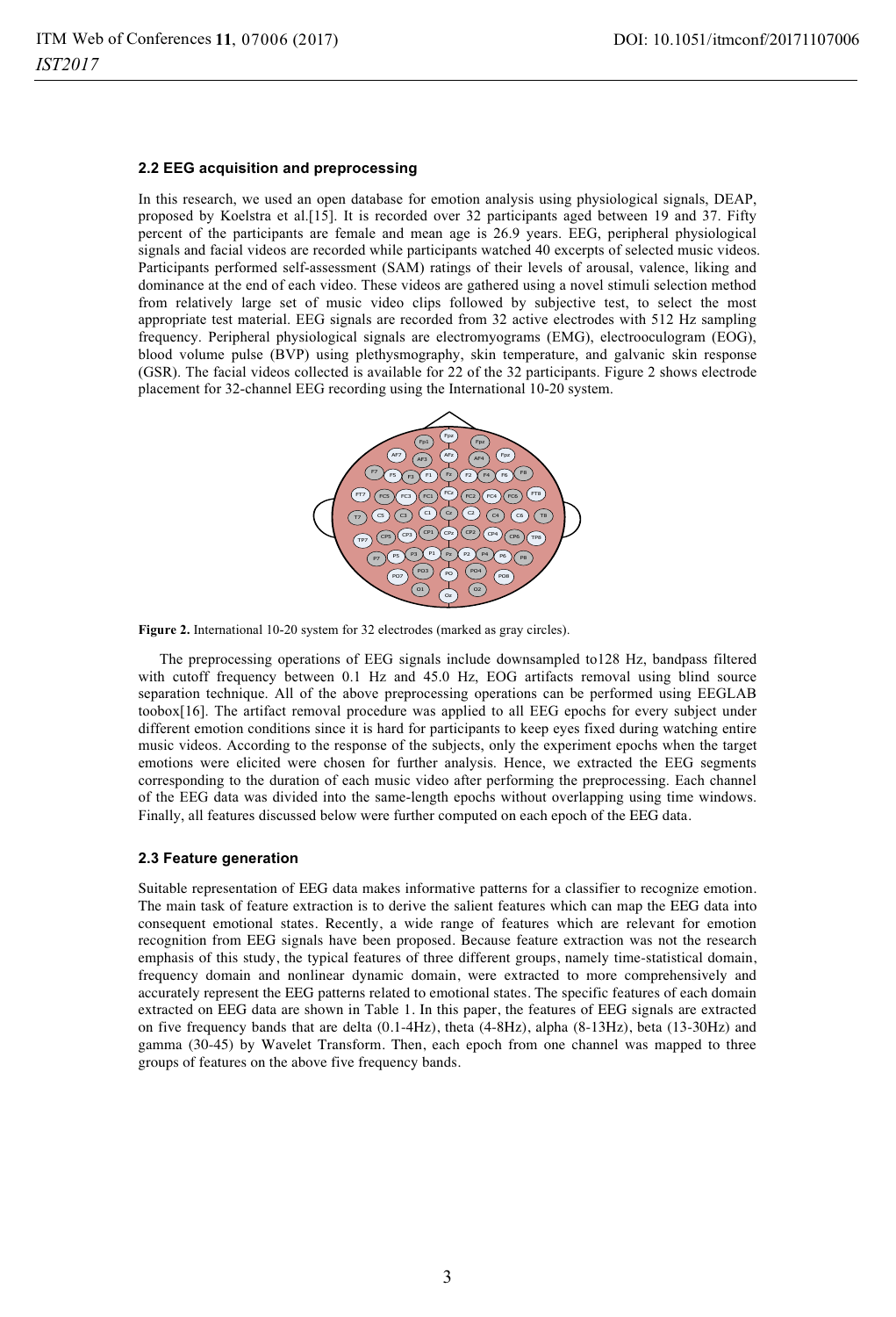If all EEG features on 32 channels are analyzed in classification process, it will generate an enormous amount of computing cost, so the above typical feature values were computed merely on those channels related to emotion states. According to the analysis results in[7,15], 8 channels (namely, T7, CP5, P7, FC2, C4, T8, CP6, PO4) are selected to continue the following study.

| Feature group            | Feature name                                                                                                                                                                                                                                      |  |  |  |  |
|--------------------------|---------------------------------------------------------------------------------------------------------------------------------------------------------------------------------------------------------------------------------------------------|--|--|--|--|
| Time-statistical domain  | Skewness, Kurtosis, Peak-peak value, Hjorth parameters<br>(activity, mobility, complexity), Hurst exponent, Mean<br>value, Root mean square value, Root square amplitude<br>value, Variance, Maximum value, Minimum value,<br>Absolute mean value |  |  |  |  |
| Frequency domain         | Power spectral density, Absolute power, Relative power,<br>Band energy                                                                                                                                                                            |  |  |  |  |
| Nonlinear dynamic domain | Renyi entropy, Approximate entropy, Shannon entropy,<br>Sample entropy, Fuzzy entropy, Permutation entropy,<br>Scale entropy, LZ complexity, Maximum lyapunov<br>exponent, Correlation dimension.                                                 |  |  |  |  |

## **3 Multiple classifiers fusion for EEG-based emotion recognition**

## **3.1 Description of proposed method**

As discussed before, many neurophysiological studies have proved that different brain regions have different intensity of processing emotion information. In addition, it was found that the performance of recognition changes with the varying channel positions in EEG-based emotion assessment researches. Traditional studies are to combine all the channels and features into one single feature vector using feature fusion method in order to represent the emotional patterns in EEG signals more adequately. However, it cannot improve the recognition performance stably because some bad-performed features bring negative influences. Furthermore, the simple feature concatenation always ignores the nature of emotion information processing in human brain and the non-linear structure of original EEG signals. To overcome these problems, this paper proposes an effective weighted fusion method of multiple classifiers constructed by channel division using Support Vector Machine (SVM). The framework of our proposed approach is shown in Figure 3.



**Figure 3.** The framework of EEG-based emotion recognition approach using multiple classifiers fusion.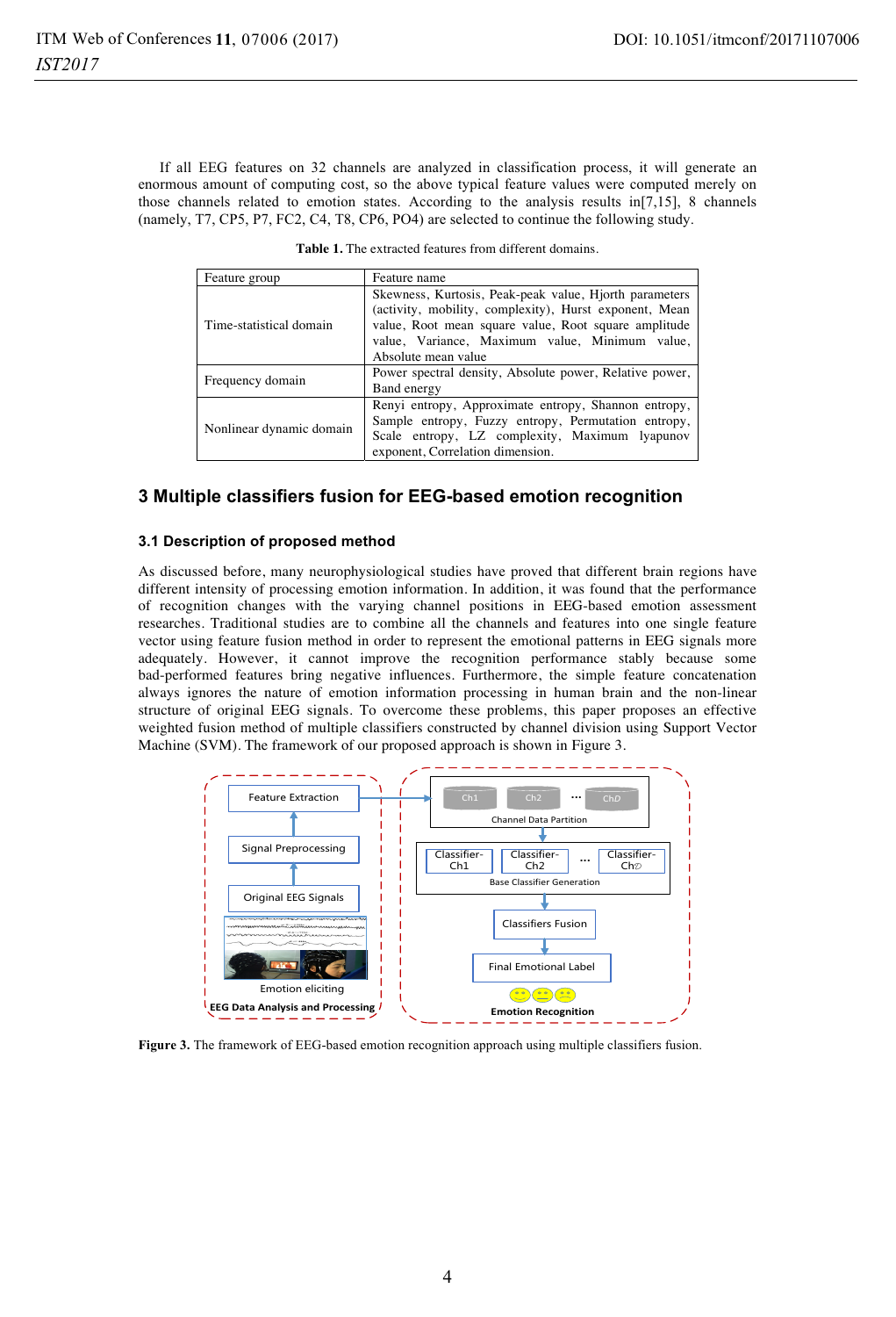Firstly, D channel base classifiers based on SVM are constructed on the basis of D parts of channel training data, respectively. Secondly, the weight coefficients of each channel are learned based on the output of corresponding channel base classifier. Finally, a weighted fusion based multiple classifiers fusion model is constructed by integrating the outputs of  $D$  channel base classifiers with the weight coefficients to estimate the overall confidence of one sample belonging to each emotional class. Following the principle of minimum error, the class with the maximum confidence is outputted as the final emotion recognition result.

#### **3.2 Base classifier-SVM**

We used SVM to construct base classifiers on each channel sample data and evaluate the performance of our proposed approach on EEG-based emotion recognition. SVM is a supervised learning algorithm based on statistical learning theory [17]. The basic training principle of SVM is finding the optimal hyperplane where the expected classification error of test samples is minimized. It projects low dimension features into higher dimension using kernel functions  $K(x, y)$  which can create nonlinear decision boundaries and solve the inseparable cases. Different kernels used in our work to find the best performance of SVM in EEG-based emotion recognition are defined as follows:

$$
K(x,y) = \begin{cases} x^T \cdot y, & \text{if } kernel = linear & \text{kernel} \\ (y \cdot x^T \cdot y + \cos f)^d, & \text{if } kernel = polynomial & \text{kernel} \\ \exp(-y \cdot ||x - y||^2), & \text{if } kernel = radial & \text{basis function} \end{cases}
$$
 (1)

where  $x, y \in R^n$ ,  $\gamma$  and *coef* are the kernel parameters, *d* denotes the order of the polynomial kernel and *T* is the transpose operation. More information about SVM classifier can be found in[17].

SVM are known to have good generalization properties, to be insensitive to overtraining and to the curse-of-dimensionality. Finally, SVM has a few parameters (e.g.,  $C$ ,  $\gamma$  and  $d$ ) that need to be defined. These advantages are gained at the expense of a low speed of execution. SVM can deal with over-fitting problem by having misclassified instances on training data. Due to these advantages, SVM is more appropriate for emotion recognition because physiology data is noisy[18].

#### **3.3 Weighted fusion of multiple base classifiers**

Multiple classifiers fusion (MCF), sometimes called decision fusion, is constructed by integrating the classification results of several base classifiers according to some combination strategies. In this paper, each channel is processed independently by the corresponding classifier and their outputs are integrated to generate the final result. It is different from the existing studies with feature fusion methods which are straight forward considering the synchronous characteristics of the involved features by concatenating the different features extracted from signals to form a composite feature vector. However, the brain activity is a complicate nonlinear dynamic system. Thus, the feature fusion sometimes brings negative impact. Especially, their outputs miss the non-linear structures in the signal during the dimension reduction. The MCF supports to model the asynchronous characteristics of channels flexibly. It has an important advantage over feature fusion is that since each of the channel data is processed and classified independently in MCF, it is relatively easy to employ an optimal weighting scheme to adjust the contribution of each channel to the final decision according to their reliability of the feature. In this study, EEG-based emotion recognition using MCF mainly include the following steps.

#### **Step 1. Generating channel base classifiers.**

We use the sample data of selected channels  ${Ch1, Ch2, ..., ChD}$  to build the base channel classifiers based on SVM algorithm: {C-AF3, C-FP1, C-P7, C-FC2, C-C4, C-T8, C-CP6, C-PO4}.

### **Step 2. Computing classification error rate.**

The classification error rate of each base classifier on testing data set is calculated according to the following formula: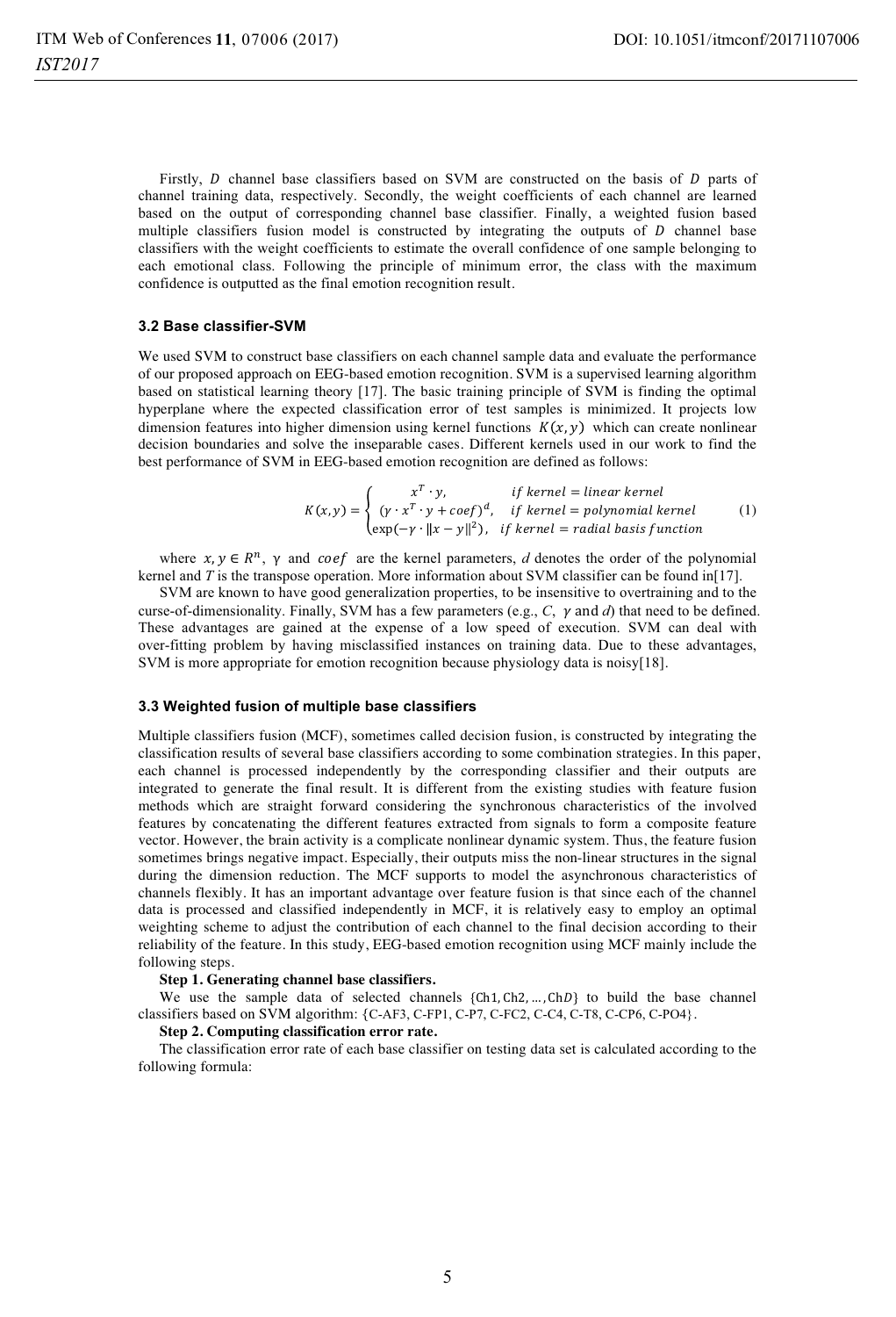$$
Error_t = \frac{Num(\sum_{k=1}^{N} F_t(X_k) \neq y_k)}{Num_{total}}, \quad t = 1, 2, ..., D
$$
\n
$$
(2)
$$

where  $F_t(X_k)$  represents the predicted emotional label of testing sample  $X_k$  using the base classier built by the *t*-th channel training data and *N* is the number of testing samples.  $y_k$  is the true emotional label and the function  $Num()$  is used to count the number of error-classification and total samples.

#### **Step 3. Computing weight parameters.**

We can get the weight of classification model of each channel by formula (3) which is computed as below:

$$
\omega_t = \frac{1}{2} \log \left( \frac{1 - Error_t}{Error_t} \right), \quad t = 1, 2, ..., D. \tag{3}
$$

#### **Step 4. Computing output probability**

For an input testing sample, the probability on each class is computed by the confidence estimation  $conf_t$  on each emotional label :

$$
P_{negative} = \sum_{t=1}^{D} \omega_t * conf_t^{negative}
$$
\n
$$
\tag{4}
$$

$$
P_{positive} = \sum_{t=1}^{D} \omega_t * conf_t^{positive}
$$
\n
$$
\tag{5}
$$

#### **Step 5. Obtaining the final results.**

In the end, the emotional label with highest probability is the final decision output of this testing sample:

$$
Label = argmax\{P_{negative}, P_{positive}\} \tag{6}
$$

### **4 Experiment and results**

#### **4.1 Experimental settings**

Our proposed MCF method for EEG-based emotion recognition on two emotional dimensions(arousal and valence) is evaluated on the DEAP dataset. In this study, the participants' ratings scales during the emotion elicitation experiment are used as the ground truth. According to the unnormalized SAM-ratings values on a scale of 1-9, the performance of the proposed method is investigated in a two-class problem about arousal and valence. For the binary classification, we transformed ratings for arousal, valence to two categories, namely positive and negative. On the 9-point ratings scales, the division threshold was simple placed in the middle.

In this study, each dataset about different classification task was first divided into training set and testing set according to the same way as existing already, and its evaluating results are expressed by classification accuracy. As described earlier, there have been a lot of researches that addressed the EEG-based emotion recognition problem recently. However, it is not easy to compare directly the accuracies with the results in the literature, since they are differ in experimental paradigms and conditions which include the kinds of stimuli, the types of emotions, the processing methods of EEG data, etc. Nevertheless, most of them reported that the support vector machine (SVM) showed the best performance compared with other classifiers in the EEG-based emotion recognition problems. In this paper, SVM integrated in the LibSVM library[19]is applied to construct channel base classifiers using 10-fold cross validation scheme for evaluating our proposed approach.

In order to find a better performance of SVM, the performances of three different kernel functions, namely linear, polynomial and radial basis function (RBF), were compared in our study. Furthermore, among the SVM-based approaches, C-SVC showed the best performances according to Horling's study[20]. Hence, we compared the results of the proposed method with those of C-SVC with three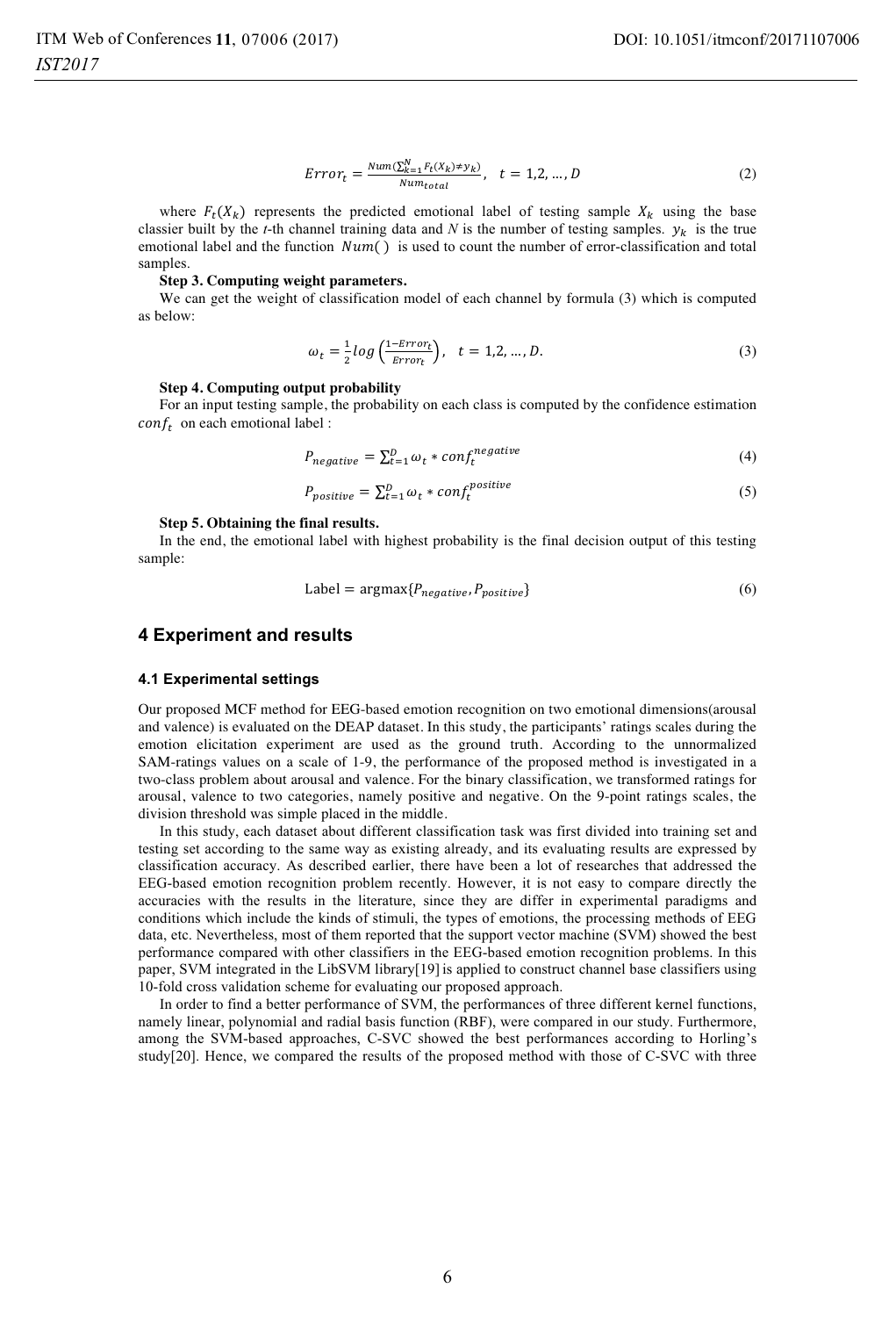different kernel functions. The parameters of C-SVC were determined by 10-fold cross validation method. For all kernel functions, we estimated the classification accuracy using the same range of cost parameter  $C: C \in \{2^{-4}, 2^{-3}, ..., 2^9, 2^{10}\}$ . The other parameter setting of different kernel is shown in the following table.

| Kernel function             | Parameters setting                                                    |
|-----------------------------|-----------------------------------------------------------------------|
| Radial basis function (RBF) | kernel parameter $\gamma: \gamma \in \{2^{-10}, 2^{-9}, , 2^3, 2^4\}$ |
| Polynomial                  | Degree parameter <i>d</i> : <i>d</i> ∈ {1,2, , 14, 15}                |
| Linear                      | Cost parameter $C: C \in \{2^{-4}, 2^{-3}, , 2^{9}, 2^{10}\}\$        |

**Table 2.** Parameter setting for different kernel functions of C-SVC

## **4.2 Experimental results and discussion**

Table 3 shows the average arousal and valence classification accuracies using C-SVC with different kernel functions after testing the full parameter settings for each emotion classification model based on SVM algorithm. It can be observed that the average classification accuracy of SVM with RBF kernel function outperforms SVM with linear kernel and polynomial kernel for building any type of classifier on arousal and valence dimension. This definitely proves the robustness of the RBF SVM over the linear SVM and polynomial SVM, so the SVM with RBF kernel was chosen as the basic classifier in the remaining paper.

**Table 3.** Classification accuracies of C-SVC based classifiers with different kernels

| Classifier        | Arousal |        |            | Valence    |        |            |
|-------------------|---------|--------|------------|------------|--------|------------|
|                   | RBF     | Linear | Polynomial | <b>RBF</b> | Linear | Polynomial |
| $C-AF3$           | 79.32   | 78.04  | 78.43      | 78.01      | 77.21  | 77.85      |
| $C$ -FP1          | 80.01   | 78.25  | 79.17      | 78.43      | 76.37  | 78.22      |
| $C-P7$            | 73.48   | 72.56  | 73.06      | 72.17      | 70.89  | 71.25      |
| C-FC <sub>2</sub> | 78.21   | 77.26  | 76.88      | 76.33      | 75.85  | 75.24      |
| $C-C4$            | 74.26   | 73.67  | 73.80      | 73.19      | 72.81  | 72.65      |
| $C-T8$            | 74.85   | 71.29  | 70.45      | 72.79      | 70.60  | 70.21      |
| $C-CP6$           | 75.32   | 73.58  | 72.97      | 74.31      | 72.47  | 71.80      |
| $C-PO4$           | 66.54   | 65.76  | 65.78      | 64.79      | 63.71  | 64.07      |
| FF                | 76.41   | 75.19  | 73.69      | 75.29      | 74.37  | 72.78      |
| <b>MCF</b>        | 83.78   | 80.46  | 79.33      | 80.72      | 79.25  | 78.17      |

In addition, it is found that the base classifiers C-AF3, C-FP1 and C-FC2, which are constructed by the sample data of AF3, FP1 and FC2 channel respectively, achieve relatively high accuracies compared with other channel base classifiers. The base classifier trained by FP1 sample data, namely C-FP1, has a highest average accuracy of 80.01% and 78.43% on arousal and valence respectively among all channel base classifiers. This results indicates that it is feasible to estimate emotion using single channel. Furthermore, it shows that accuracy in the frontal lobe seems higher than in other areas of scalp, which have reasonable interpretation in brain science that frontal lobe is associated with emotion, attention and motivation[21]. Locations of electrodes are dipcted in Figure 2.

A histogram is used to demonstrate the classification accuracies in order to compare our proposed MCF method with feature fusion (FF) method and other single channel base classifiers, as shown in Figure 4.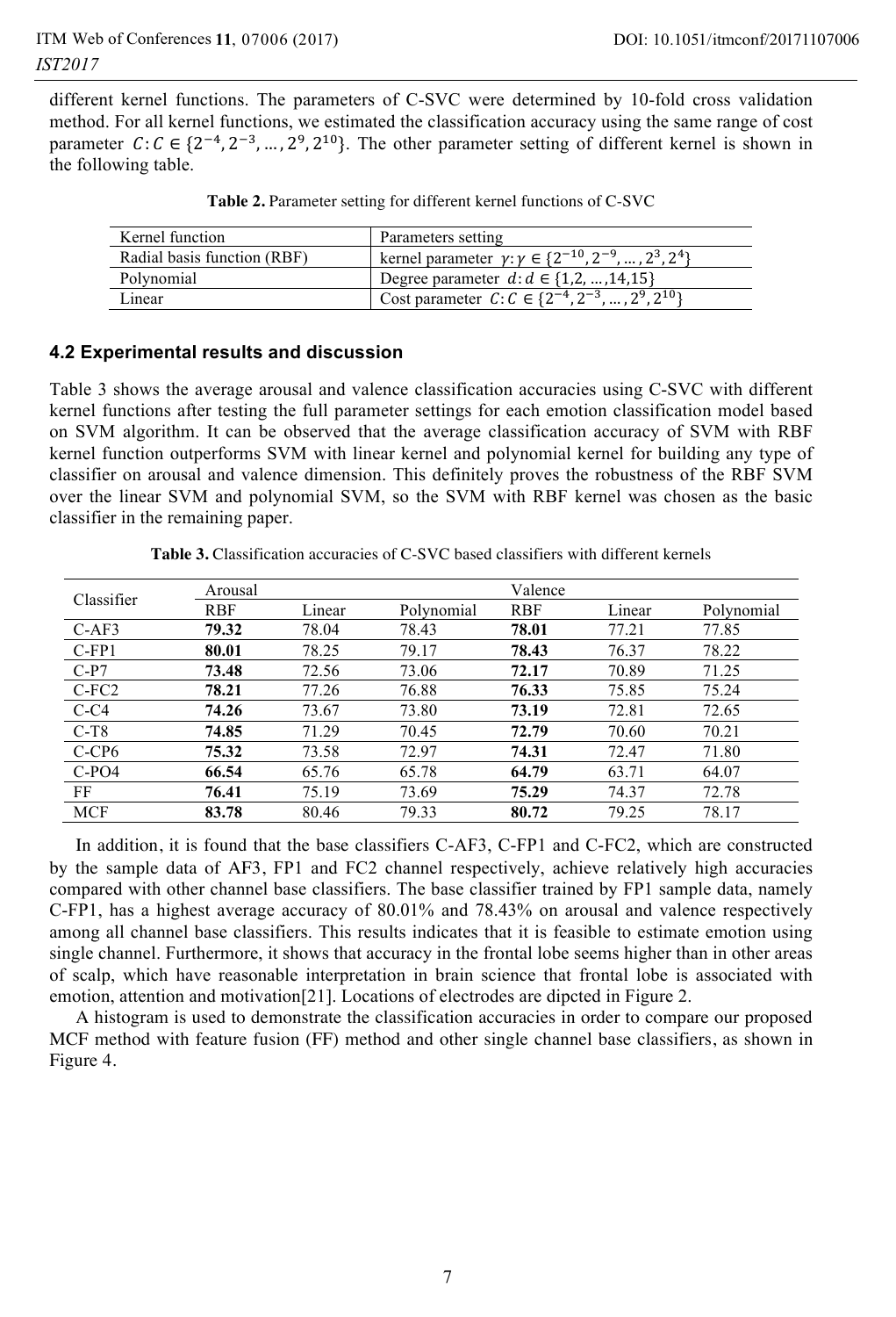

**Figure 4.** Classification accuracies of our proposed method and other classification models

From the Figure 4, it is observed that the feature fusion achieves the performances higher than the lowest performances but lower than the highest performance by base channel classifiers. In other words, the feature decision method can not improve the classification performance obviously. Our proposed MCF method achieved better performance than the best channel base classifier C-FP1 and feature fusion method. It achieves the 7.37% accuracy improvement on valence from feature fusion and 3.77% accuracy improvement from the highest base channel classifier C-FP1. As for the arousal classification accuracy, the MCF outperforms feature fusion for 5.43% and C-FP1 for 2.29%. These results show that our proposed MCF method based channel division is effective to improve the classification performance of EEG-based emotion recognition.

In order to evaluate the effect of different EEG frequency bands on emotion classification, we use the sample data on each frequency band to train and test emotion classification models. Figure 5 presents the classification accuracies of our method and feature fusion (FF) method across different frequency bands of EEG signal on arousal and valence emotional dimension.



**Figure 5.** Classification accuracies of our method and feature decision method

We can find that the classification performances of feature fusion method and our proposed MCF method across all frequency bands is better than those based individual frequency bands under the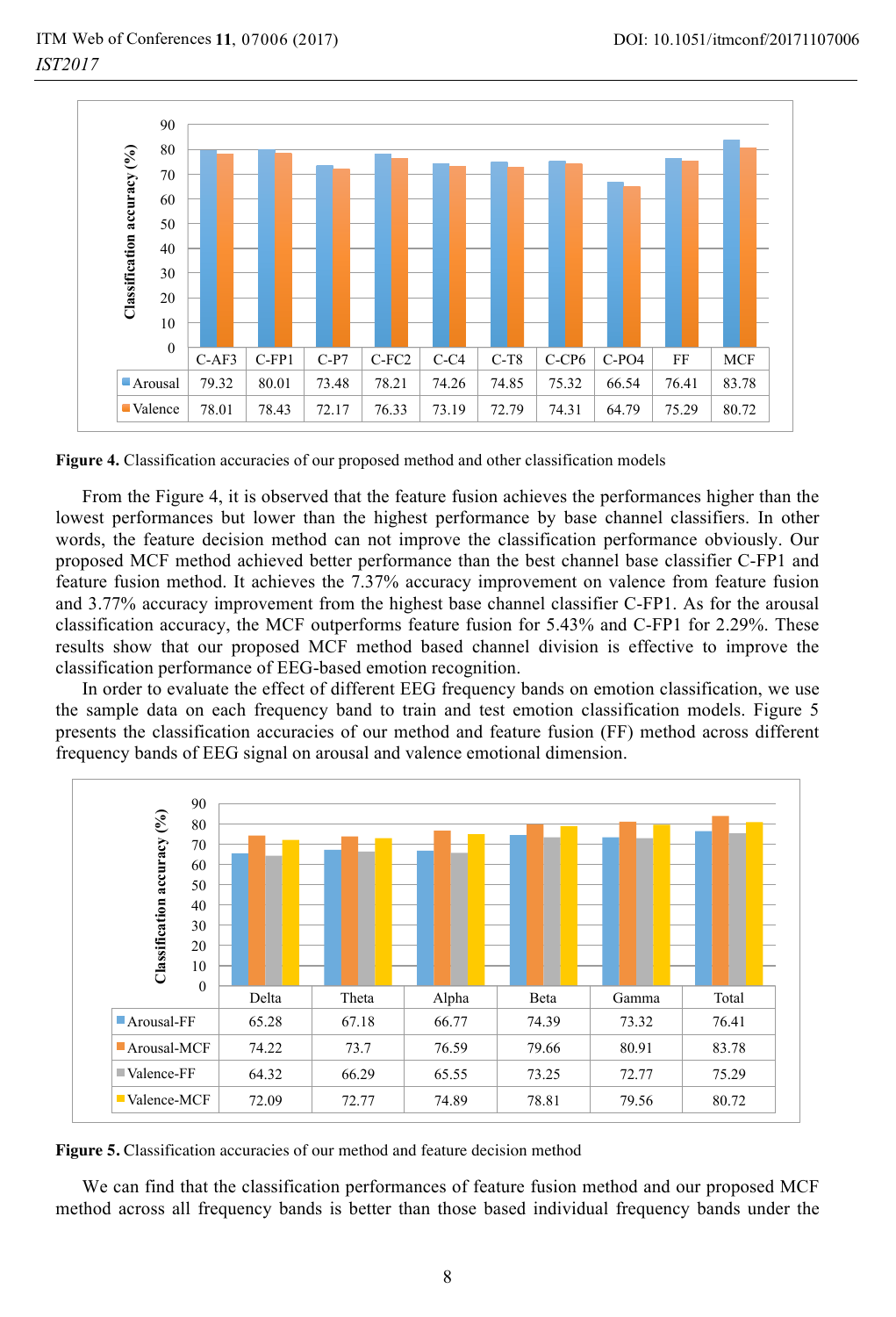same conditions. In addition, it is found that the classification performance of beta and gamma bands is slightly better than those of delta, theta and alpha bands. This result shows that beta and gamma bands are the key bands in emotion recognition task. In other words, high frequency bands of EEG signals play a more important role in emotion activities than low frequency bands[22-23].

# **Conclusion**

In this paper, we present an EEG-based emotion recognition approach by using multiple classifiers fusion (MCF) based on EEG channel division according to the neurophysiological theory that different brain areas have different processing intensity of emotion information. There are several important observations that can be drawn from our comparative experiments. Firstly, it can be observed that the classification performance of SVM with RBF kernel function outperforms SVM with linear kernel and polynomial kernel for building any type of classification model on arousal and valence emotional dimension. This definitely proves the robustness of the RBF SVM over the linear SVM and polynomial SVM for EEG-based emotion classification. Seconly, it is feasible to estimate emotion using single channel, especially those channels in the frontal lobe compared with other areas of scalp. Thirdly, gamma and beta frequency bands perform better than other frequency bands. It confirms that beta and gamma oscillation of brain activity are more related with emotional processing than other frequency oscillations. The last but the most important is that our proposed MCF method based on divisional channels outperforms all single channel base classifiers and the feature fusion method which combines all the channels and extracted features into one single feature vector. This indicates the effectiveness and reliability of multiple classifiers fusion in EEG-based emotion recognition.

# **References**

- 1. Dalgleish T, Dunn B D, Mobbs D. Affective Neuroscience: Past, Present, and Future[J]. Emotion Review, 2009, **1**(4):355-368.
- 2. Healey J. Wearable and automotive systems for the recognition of affect from physiology[D]. Massachusetts: MIT, 2000.
- 3. Davidson R J. Anterior electrophysiological asymmetries, emotion, and depression: conceptual and methodological conundrums[J]. Psychophysiology, 1998, **35**(5):607-614.
- 4. Baumgartner T, Esslen M, Jäncke L. From emotion perception to emotion experience: Emotions evoked by pictures and classical music[J]. International Journal of Psychophysiology, 2006, **60**(1):34-43.
- 5. Gupta R, Laghari K U R, Falk T H. Relevance vector classifier decision fusion and EEG graph-theoretic features for automatic affective state characterization[J]. Neurocomputing, 2016, 174:875-884.
- 6. Jie X, Cao R, Li L. Emotion recognition based on the sample entropy of EEG[J]. Bio-medical materials and engineering, 2014, **24**(1):1185-1192.
- 7. Zheng W L, Lu B L. Investigating Critical Frequency Bands and Channels for EEG-Based Emotion Recognition with Deep Neural Networks[J]. IEEE Transactions on Autonomous Mental Development, 2015, 7(3):162-1175.
- 8. Duan R N, Zhu J Y, Lu B L. Differential entropy feature for EEG-based emotion classification[C]// *International IEEE/EMBS Conference on Neural Engineering*. IEEE, 2013:81-84.
- 9. Yoon H J, Chung S Y. EEG-based emotion estimation using Bayesian weighted-log-posterior function and perceptron convergence algorithm[J]. Computers in Biology & Medicine, 2013, **43**(12):2230-2237.
- 10. Sepideh H, Keivan M, Motie N A. The Emotion Recognition System Based on Autoregressive Model and Sequential Forward Feature Selection of Electroencephalogram Signals[J]. Journal of Medical Signals & Sensors, 2014, **4**(3):194-201.